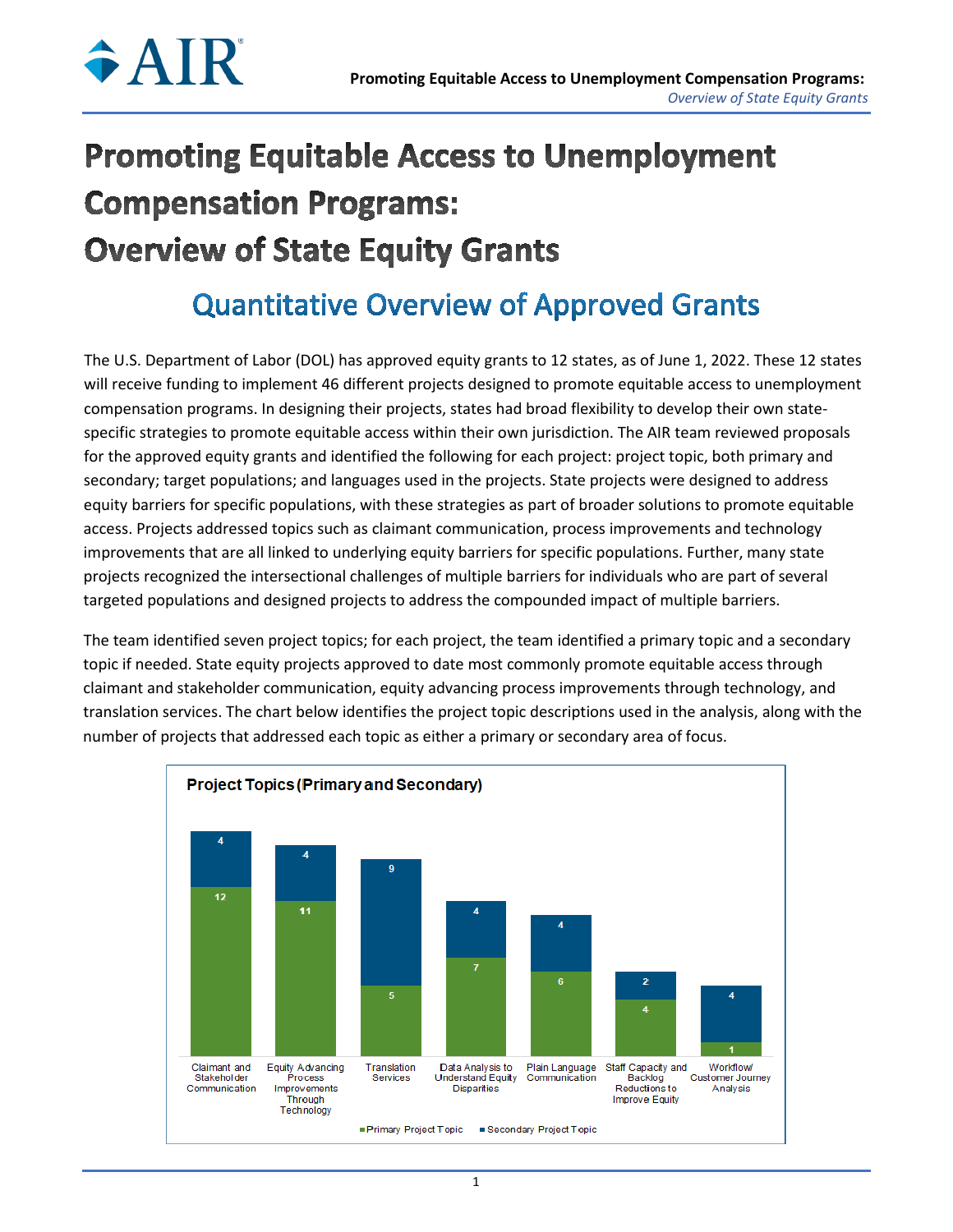In addition, the team identified the target populations for each state equity project. In total, projects will target 19 underserved populations and two other state-specific target populations. The top three target populations are Non-English or Limited-English Proficient, people with disabilities, and individuals residing in rural communities with multiple barriers. Many state projects focused on overlapping demographic and socioeconomic characteristics that present barriers to access.

Finally, the team identified languages that will be used in each state equity project. States identified 19 unique languages they will address in their projects. The predominant language was Spanish; other languages used in multiple projects include Chinese, Amharic, Korean, and Vietnamese.

# **Overview of Themes within Approved Grants**

Although states' projects were varied in their scope, project type and focus, several themes emerged from the analysis of projects. Many state projects related to conducting customer outreach and expanding and improving services to claimants. States often planned to achieve these goals through plain language communication efforts and increased staffing. Some states proposed increasing staff capacity to address backlogs, while others proposed creating new staff positions focused on claimant communication, outreach, and navigation services. State projects also focused on advancing equity by using technology to streamline claim filing, certification, and other processes for underserved populations. Finally, data analysis projects typically involve analyzing data points from the customer journey or analyzing large data populations to understand and identify equity disparities. Examples of state projects in each of these themes are described below, including similar projects being undertaken in multiple states.

## **Customer Outreach**

- Create short instructional videos, in English and Spanish, to explain common UI services (2 state projects)
- Conduct customer surveys to identify underserved populations; increase partnerships with communitybased organizations serving those target populations
- Conduct user research to identify website content most frequently accessed by users; identify a website redesign that will make this content easier to find

## **Customer Service Improvements Through Tactical Staffing**

- Create new staff positions focused on increasing responsiveness to customers with barriers, helping claimants navigate the claims process, and conducting outreach to target populations (4 state projects)
- Increase staffing to address appeals backlogs (3 state projects)
- Create a business unit focusing on equitable access for UI claimants
- Add UI staff to local job centers to improve customer service

## **Claimant Communications**